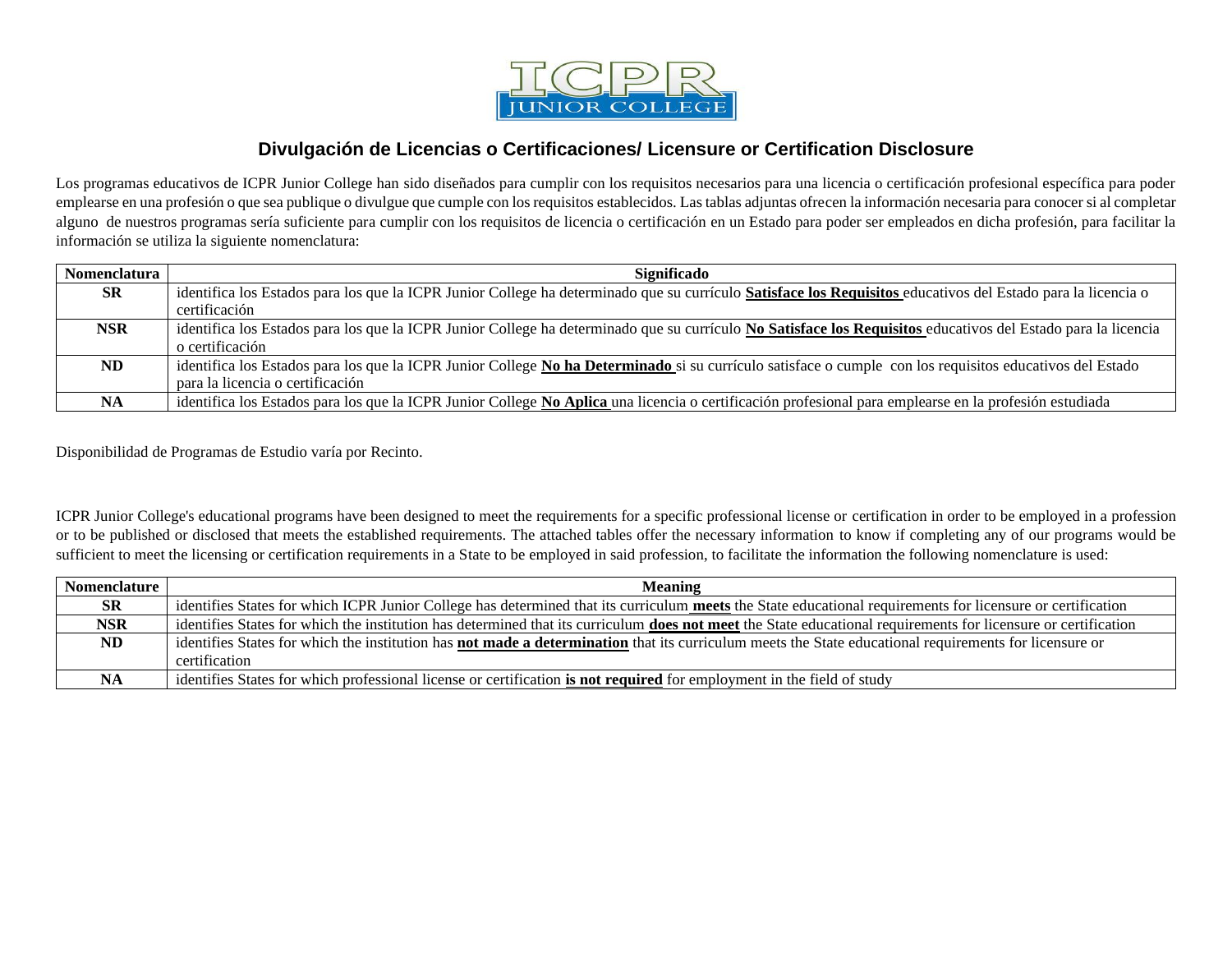| <b>Programas</b>                | Grado Asociado en<br>Ciencias de Enfermería<br>$(ASS)$ * | Grado Asociado en<br>Ciencias en Sonografía Médica (ASMS) | Grado Asociado en<br>Ciencias En Tecnología Radiológica<br>Diagnóstica (ASRT)  |
|---------------------------------|----------------------------------------------------------|-----------------------------------------------------------|--------------------------------------------------------------------------------|
| <b>Programs</b>                 | <b>Associate Degree in Nursing</b><br>$(ASS)$ *          | <b>Associate Degree in Medical Sonography</b><br>(ASMS)   | <b>Associate Degree in</b><br><b>Radiological Diagnostic Technology (ASRT)</b> |
| Alabama<br>(AL)                 | ND                                                       | <b>ND</b>                                                 | <b>ND</b>                                                                      |
| Alaska (AK)                     | ND                                                       | ND                                                        | <b>ND</b>                                                                      |
| Arizona<br>(AZ)                 | ND                                                       | <b>ND</b>                                                 | <b>ND</b>                                                                      |
| Arkansas<br>(AR)                | ND                                                       | <b>ND</b>                                                 | <b>ND</b>                                                                      |
| California<br>(CA)              | N <sub>D</sub>                                           | <b>ND</b>                                                 | <b>ND</b>                                                                      |
| Colorado<br>(CO)                | ND                                                       | <b>ND</b>                                                 | <b>ND</b>                                                                      |
| Connecticut<br>(CT)             | N <sub>D</sub>                                           | <b>ND</b>                                                 | <b>ND</b>                                                                      |
| Delaware<br>(DE)                | N <sub>D</sub>                                           | <b>ND</b>                                                 | <b>ND</b>                                                                      |
| District of<br>Columbia<br>(DC) | N <sub>D</sub>                                           | <b>ND</b>                                                 | <b>ND</b>                                                                      |
| Florida (FL)                    | N <sub>D</sub>                                           | <b>ND</b>                                                 | <b>ND</b>                                                                      |
| Georgia<br>(GA)                 | N <sub>D</sub>                                           | <b>ND</b>                                                 | ND                                                                             |
| Hawaii (HI)                     | N <sub>D</sub>                                           | <b>ND</b>                                                 | <b>ND</b>                                                                      |
| Idaho (ID)                      | <b>ND</b>                                                | <b>ND</b>                                                 | <b>ND</b>                                                                      |
| Illinois $(IL)$                 | ND                                                       | <b>ND</b>                                                 | ND                                                                             |
| Indiana (IN)                    | N <sub>D</sub>                                           | <b>ND</b>                                                 | ND                                                                             |
| Iowa (IA)                       | N <sub>D</sub>                                           | <b>ND</b>                                                 | <b>ND</b>                                                                      |
| Kansas (KS)                     | N <sub>D</sub>                                           | ND                                                        | ND                                                                             |
| Kentucky<br>(KY)                | $\rm ND$                                                 | ND                                                        | $\rm ND$                                                                       |
| Louisiana<br>(LA)               | $\rm ND$                                                 | $\rm ND$                                                  | $\rm ND$                                                                       |
| Maine (ME)                      | $\rm ND$                                                 | $\rm ND$                                                  | $\rm ND$                                                                       |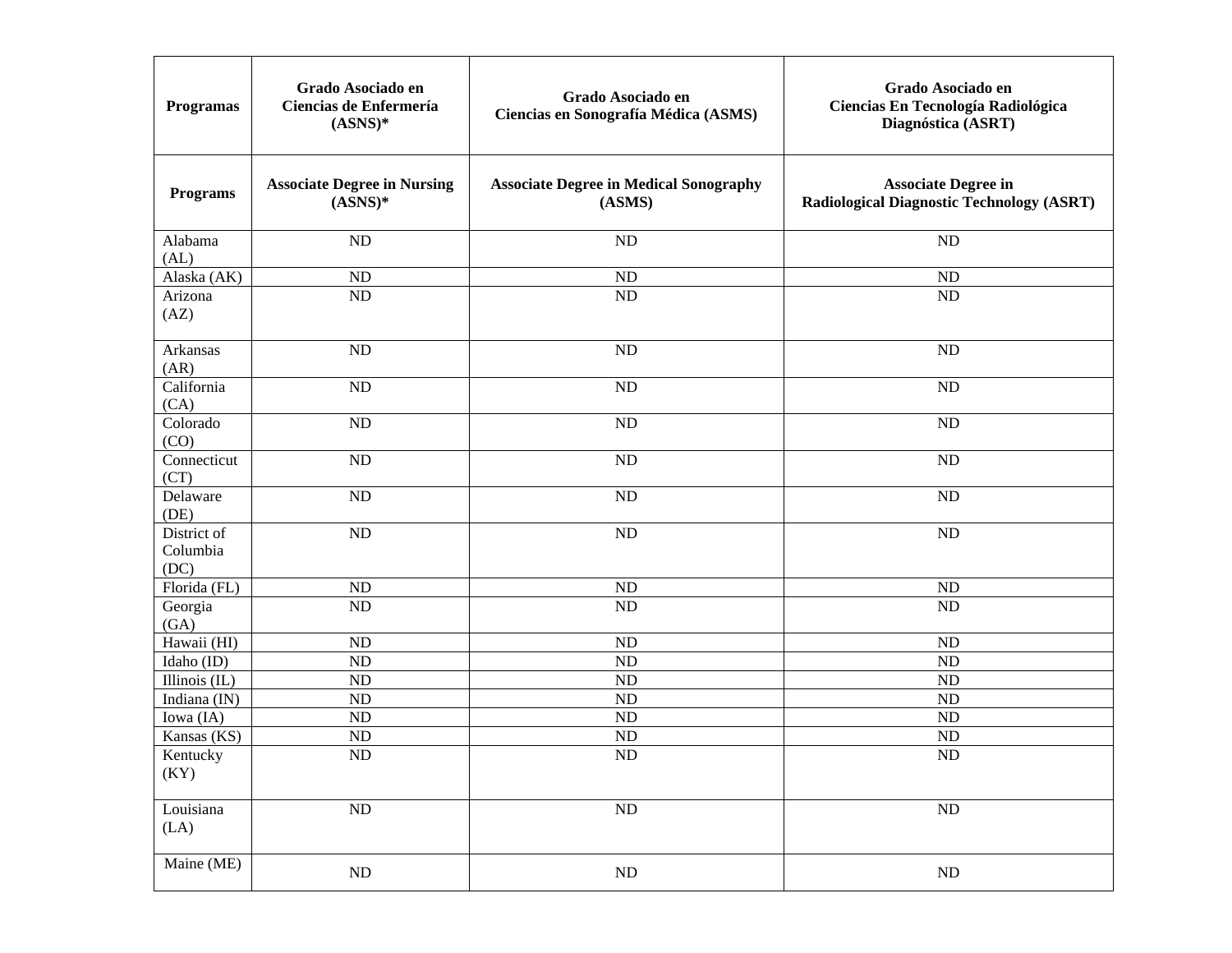| <b>Programas</b>          | Grado Asociado en<br>Ciencias de Enfermería<br>$(ASS)$ * | Grado Asociado en<br>Ciencias en Sonografía Médica (ASMS) | Grado Asociado en<br>Ciencias En Tecnología Radiológica<br>Diagnóstica (ASRT)  |
|---------------------------|----------------------------------------------------------|-----------------------------------------------------------|--------------------------------------------------------------------------------|
| <b>Programs</b>           | <b>Associate Degree in Nursing</b><br>$(ASS)$ *          | <b>Associate Degree in Medical Sonography</b><br>(ASMS)   | <b>Associate Degree in</b><br><b>Radiological Diagnostic Technology (ASRT)</b> |
| Maryland                  | ND                                                       | ND                                                        | ND                                                                             |
| (MD)                      |                                                          |                                                           |                                                                                |
| Massachuset<br>ts $(MA)$  | ND                                                       | <b>ND</b>                                                 | ND                                                                             |
| Michigan<br>(MI)          | ND                                                       | <b>ND</b>                                                 | ND                                                                             |
| Minnesota<br>(MN)         | ND                                                       | <b>ND</b>                                                 | <b>ND</b>                                                                      |
| Mississippi<br>(MS)       | $\rm ND$                                                 | <b>ND</b>                                                 | <b>ND</b>                                                                      |
| Missouri<br>(MO)          | $\rm ND$                                                 | <b>ND</b>                                                 | $\rm ND$                                                                       |
| Montana<br>(MT)           | $\rm ND$                                                 | <b>ND</b>                                                 | <b>ND</b>                                                                      |
| Nebraska<br>(NE)          | $\rm ND$                                                 | <b>ND</b>                                                 | <b>ND</b>                                                                      |
| Nevada<br>(NV)            | $\rm ND$                                                 | <b>ND</b>                                                 | ND                                                                             |
| New<br>Hampshire<br>(NH)  | ND                                                       | <b>ND</b>                                                 | ND                                                                             |
| New Jersey<br>(NJ)        | $\rm ND$                                                 | $\rm ND$                                                  | $\rm ND$                                                                       |
| New Mexico<br>(NM)        | ND                                                       | <b>ND</b>                                                 | <b>ND</b>                                                                      |
| New York<br>(NY)          | $\rm ND$                                                 | <b>ND</b>                                                 | <b>ND</b>                                                                      |
| North<br>Carolina<br>(NC) | ND                                                       | <b>ND</b>                                                 | <b>ND</b>                                                                      |
| North<br>Dakota<br>(ND)   | $\rm ND$                                                 | ND                                                        | ND                                                                             |
| Ohio (OH)                 | $\rm ND$                                                 | ND                                                        | $\rm ND$                                                                       |
| Oklahoma<br>(OK)          | $\rm ND$                                                 | $\rm ND$                                                  | $\rm ND$                                                                       |
| Oregon<br>(OR)            | $\rm ND$                                                 | $\rm ND$                                                  | ND                                                                             |
|                           |                                                          |                                                           |                                                                                |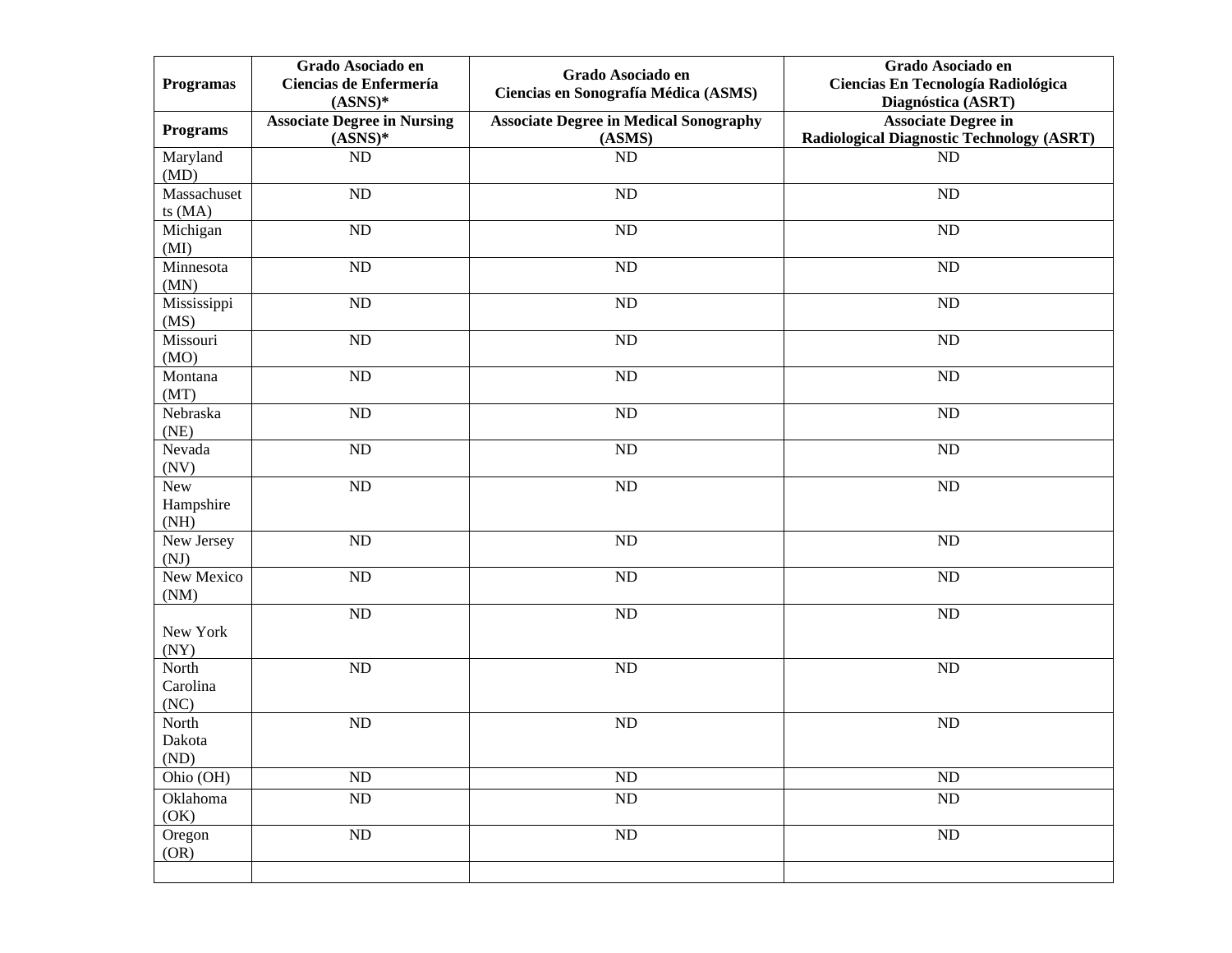| <b>Programas</b>           | Grado Asociado en<br>Ciencias de Enfermería<br>$(ASS)$ * | Grado Asociado en<br>Ciencias en Sonografía Médica (ASMS)      | Grado Asociado en<br>Ciencias En Tecnología Radiológica<br>Diagnóstica (ASRT)     |
|----------------------------|----------------------------------------------------------|----------------------------------------------------------------|-----------------------------------------------------------------------------------|
| <b>Programs</b>            | <b>Associate Degree in</b><br>Nursing (ASNS)*            | <b>Associate Degree in Medical</b><br><b>Sonography (ASMS)</b> | <b>Associate Degree in</b><br><b>Radiological Diagnostic Technology</b><br>(ASRT) |
| Pennsylvania<br>(PA)       | $\overline{ND}$                                          | ND                                                             | ND                                                                                |
| <b>Puerto Rico</b><br>(PR) | <b>SR</b>                                                | <b>SR</b>                                                      | <b>SR</b>                                                                         |
| Rhode<br>Island (RI)       | <b>ND</b>                                                | ND                                                             | ND                                                                                |
| South<br>Carolina<br>(SC)  | <b>ND</b>                                                | ND                                                             | <b>ND</b>                                                                         |
| South<br>Dakota (SD)       | <b>ND</b>                                                | $\overline{ND}$                                                | ND                                                                                |
| Tennessee<br>(TN)          | <b>ND</b>                                                | N <sub>D</sub>                                                 | ND                                                                                |
| Texas (TX)                 | <b>ND</b>                                                | ND                                                             | ND                                                                                |
| Utah (UT)                  | ND                                                       | ND                                                             | ND                                                                                |
| Vermont<br>(VT)            | ND                                                       | ND                                                             | ND                                                                                |
| Virgin<br>Islands (VI)     | $\overline{ND}$                                          | $\overline{ND}$                                                | $\overline{ND}$                                                                   |
| Virginia<br>(VA)           | ND                                                       | ND                                                             | ND                                                                                |
| Washington<br>(WA)         | ND                                                       | ND                                                             | ND                                                                                |
| West<br>Virginia<br>(WV)   | ND                                                       | ND                                                             | ND                                                                                |
| Wisconsin<br>(WI)          | <b>ND</b>                                                | ${\rm ND}$                                                     | ND                                                                                |
| Wyoming<br>(WY)            | N <sub>D</sub>                                           | ND                                                             | <b>ND</b>                                                                         |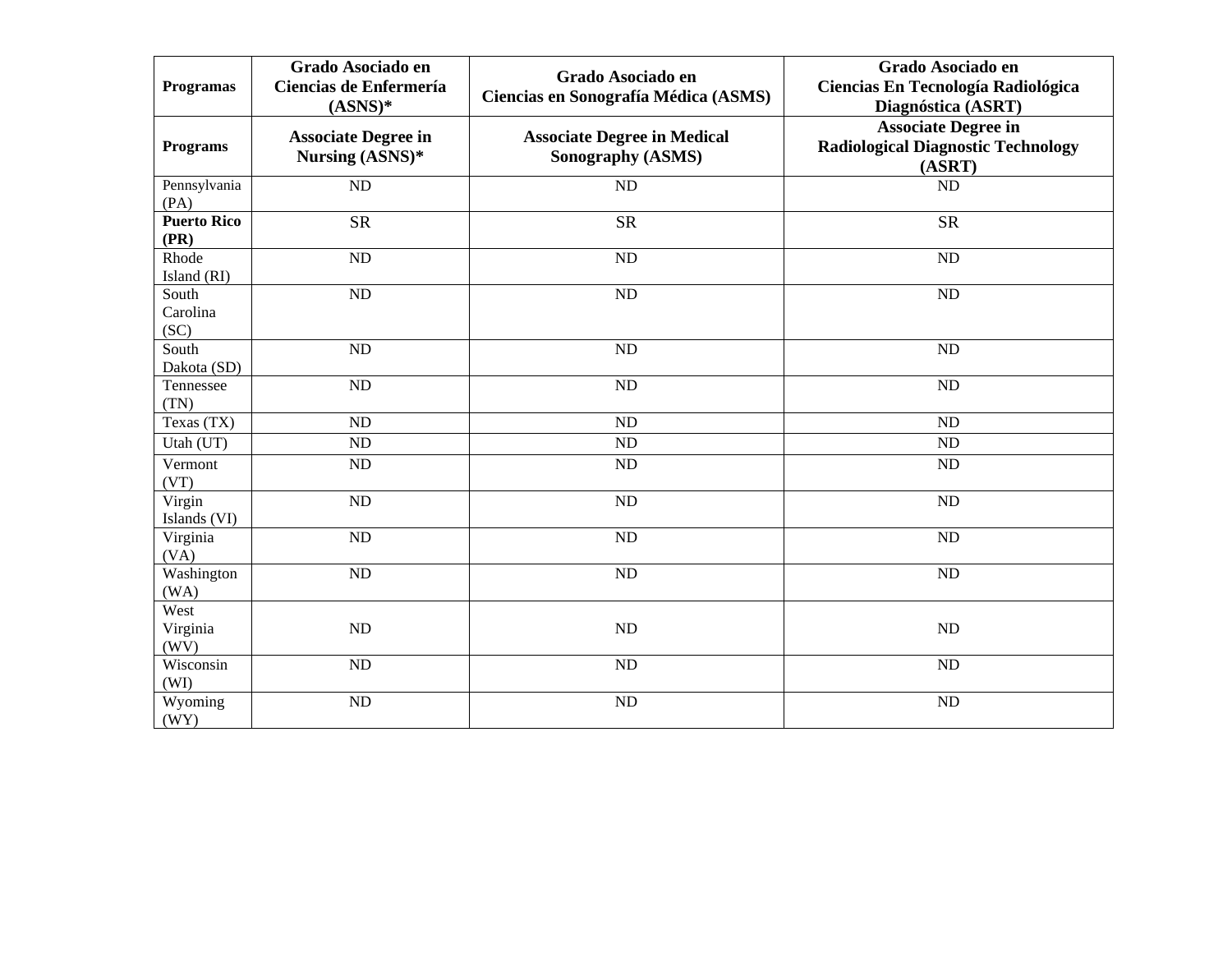\*Los Programas de Grado Asociado en Ciencias en Enfermería/ Associate's Degree in Science in Nursing

Los estudiantes y solicitantes del Grado Asociado en Ciencias en Enfermería ubicados en los estados o interesados en mudarse a los estados detallados a continuación deben determinar si el programa cumple con los requisitos para la licencia en el estado. Se provee la información de contacto vigente de la junta examinadora por estado.

Associate degree in Science in Nursing students and applicants located or interested in move into the states listed below should determine whether the program meets requirements for licensure in the state. Current contact information for the state licensing board is provided for each of these states.

Alabama: Alabama State Board of Nursing, 770 Washington Ave, RSA Plaza, Ste 250 Montgomery, AL 36104, phone (334) 293-5200 or (800) 656-5318. Contact: Peggy Benson, abn.alabama.gov

Alaska: Alaska State Board of Nursing, 550 West 7<sup>th</sup> Ave, Ste. 1500, Anchorage, AK, 999501-3567, phone (907) 269-8161. Contact: Tessa Waulker-Linderman, commerce.alaska.gov/web/cbpl/ProfessionalLicensing/BoardofNursing.aspx

Arizona: Arizona State Board of Nursing, 1740 W Adams Street, Suite 2000, Phoenix, AZ, 85007, phone (602) 771-7800, https://www.azbn.gov/,

jridenour@azbn.gov

Arkansas: Arkansas State Board of Nursing, University Tower Bldg. 123 South University Suite 800, Little Rock, AR, 72204, phone (501) 686-2700, fax (501) 686- 2714, www.arsbn.org, sue.tedford@arkansas.gov

California: California Board of Registered Nursing, 1747 N. Market Blvd., Suite 150 S, Sacramento, CA, 94244-2100, phone (916) 322-3350,

https://www.rn.ca.gov/outage.shtml, [renewals.brn@dca.ca.gov](mailto:renewals.brn@dca.ca.gov)

Colorado: Colorado State Board of Nursing, Division of Professions, and occupations, 1560 Broadway, Ste 1350 Denver, CO 80202, phone (303) 894-2430 Contact: Roberta Hills. dpo.colorado.gov/Nursing

Connecticut: Connecticut State Board of Nursing, Dept of Public Health, 410 Capitol Ave, MS#13 PHO Hartford, CT 06106, phone (860) 509-7624. Contact: Dana M. Dalton, portal.ct.gov/DPH/public-health-hearing-office/Board-of-Examiners-for-Nursing

Delaware: Delaware Board of Nursing, Cannon Building Suite 203, 861 Silver Lake Blvd., Dover, DE, 19904, phone (302) 744-4500, fax (302) 739-2711, https://dpr.delaware.gov/boards/nursing/, [customerservice.dpr@delaware.gov](mailto:customerservice.dpr@delaware.gov)

District of Columbia: District of Columbia State Board of Nursing, 899 North Capitol Street NE Washington, DC 20002, phone (877) 672-2174. Contact: Teresa (Terry) Walsh, dchealth.dc.gov

Florida: Department of Health Board of Nursing, 4052 Bald Cypress Way Bin C-02, Tallahassee, FL, 32399, phone (850) 488-0595, fax (850) 617-6460, https://floridasnursing.gov/

Georgia: Georgia Board of Nursing, 214 State Capitol, Atlanta, GA, 30334, phone (844) 753-7825, fax (877) 371-5712, www.sos.ga.gov/plb/nursing, [nursing@sos.ga.gov](mailto:nursing@sos.ga.gov)

Hawaii: Hawaii State Board of Nursing King Kalakaua Building, 335 Merchant Street, 3<sup>rd</sup> Floor Honolulu, HI 96813, phone (808) 586-3000. Contact: Lee Ann Teshima, cca.hawaii.gov/pvl/boards/nursing

Idaho: Idaho Board of Nursing, 280 N 8th Street, Suite 210, Boise, ID, 83720, phone (208) 577-2476, https://ibn.idaho.gov/IBNPortal/, info@ibn.idaho.gov Illinois: Illinois Board of Nursing (Illinois Department of Financial and Professional Regulation/Nursing Unit), 100 West Randolph St, 9th Floor, Chicago, IL, 60601, phone (888) 473-4858, https://www.idfpr.com/profs/Email/prfGrp07.asp

Indiana: Indiana State Board of Nursing, 402 W. Washington Street, Room W072, Indianapolis, IN, 46204, phone (317) 234-2043, fax (317) 233-4236, https://www.in.gov/pla/nursing.htm, pla2@pla.IN.gov

Iowa: Iowa Board of Nursing, 400 SW 8th Street, Suite B, Des Moines, IA, 50309, phone (515) 281-3255, fax (515) 281-4825, https://nursing.iowa.gov/, ibon@iowa.gov

Kansas: Kansas Board of Nursing, 900 SW Jackson Street, Suite 1051, Topeka, KS, 66612, phone (785) 296-4929, fax (785) 296-3929, https://ksbn.kansas.gov/, carol.moreland@ks.gov

Rev. 11/10/20 Page 6 of 7

Kentucky: Kentucky Board of Nursing, 312 Whittington Pky, Suite 300, Louisville, KY, 40222, phone (502) 429-3300, fax (502) 429-3311, https://kbn.ky.gov,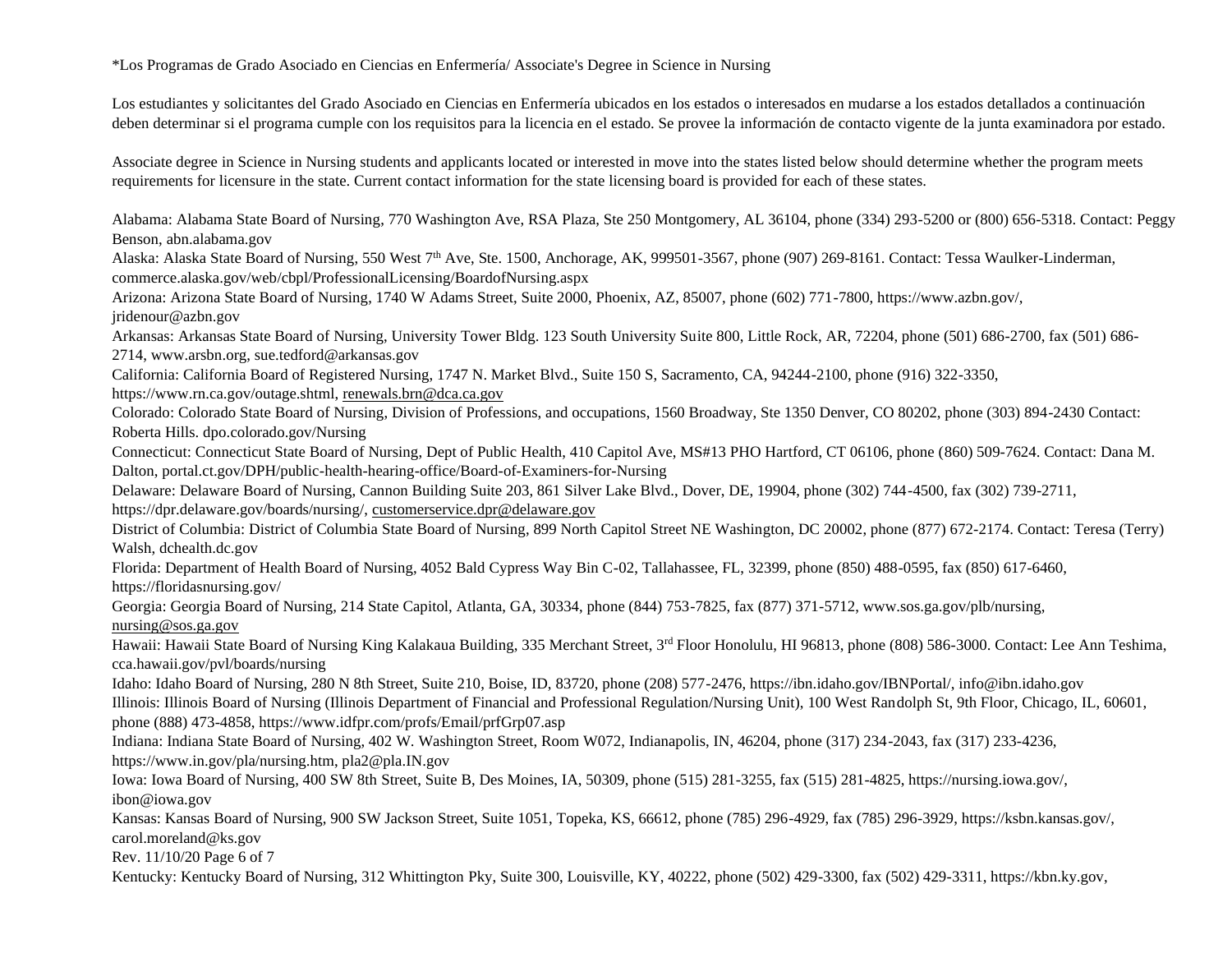Jodi.Velazquez@ky.gov

Louisiana: Louisiana State Board of Nursing, 17373 Perkins Rd, Baton Rouge, LA, 70810, phone (225) 755-7500, fax (225) 755-7584, www.lsbn.state.la.us, lsbn@lsbn.state.la.us

Maine: Maine State Board of Nursing, 161 Capitol St., Augusta, ME, 04333, phone (207) 287-1133, fax (207) 287-1149, https://www.maine.gov/boardofnursing/, Kim.Esquibel@maine.gov

Maryland: Maryland State Board of Nursing 4140 Patterson Ave Baltimore, MD 21215, phone (410) 585-1900. Contact: Karen E. B. Evans, mbon.maryland.gov Massachusetts: Massachusetts Board of Registration in Nursing, 239 Causeway St., Suite 500, 5th Floor, Boston, MA, 02114, phone (800) 414-0168 OR (617) 973- 0900, fax (617) 973-0984, https://www.mass.gov/orgs/board-of-registration-in-nursing, nursing.admin@state.ma.us

Michigan: Michigan Department of Licensing and Regulatory Affairs, 611 W. Ottawa Street - Central Office, Lansing, MI, 48909, phone (517) 335-1980, https://www.michigan.gov/lara/0,4601,7-154-89334\_63294\_72975---,00.html, BCHS-Help@michigan.gov

Minnesota: Minnesota Board of Nursing, 1210 Northland Drive Suite 120, Mendota Heights, MN, 55120, phone (612) 317-3000, fax (651) 688-1841,

https://mn.gov/boards/nursing/, [Nursing.Board@state.mn.us](mailto:Nursing.Board@state.mn.us)

Mississippi: Mississippi State Board of Nursing 713 Pear Old Chart Rd, 3rd Floor Richland, MS 39157, phone (601) 957-6300. Contact: Phillys Palk Johnson, msbn.ms.gov

Missouri: Missouri State Board of Nursing 3605 Missouri Blvd. P.O. Box 656 Jefferson City, MO 65102-0656, phone (573) 751-0681. Contact: Lori Scheidt, pr.mo.gov/nursing.asp

Montana: Montana Board of Nursing, 301 S. Park Ave 4th Floor, Helena, MT, 59620, phone (406) 444-6880, http://boards.bsd.dli.mt.gov/nur,

DLIBSDHELP@MT.GOV

Nebraska: Nebraska Department of Health and Human Services, 301 Centennial Mall South, 1st floor, 14th and M Streets, Lincoln, NE, 68508, phone (402) 471- 4376, fax (402) 742-1163, http://dhhs.ne.gov/licensure/Pages/Nurse-Licensing.aspx, [DHHS.NursingOffice@nebraska.gov](mailto:DHHS.NursingOffice@nebraska.gov)

Nevada: Nevada State Board of Nursing 5011 Middlewood Mall Way, Suite 300, Reno, NV 89502, phone (775) 687-7700. Contact: Cathy Dinauer, nevadanursingboard.org

New Hampshire: Board of Nursing, 121 South Fruit Street, Suite 102, Concord, NH, 03301, phone (603) 271-2323, fax (603) 271-6605, https://www.oplc.nh.gov/nursing/, board.questions@oplc.nh.gov

New Jersey: New Jersey Board of Nursing, 124 Halsey Street 6th Floor, Newark, NJ, 07101, phone (973) 504-6430, fax (973) 6483481,

https://www.ncsbn.org/New%20Jersey.htm, [NursingUpdates@dca.lps.state.nj.us](mailto:NursingUpdates@dca.lps.state.nj.us)

New Mexico: New Mexico State Board of Nursing 6301 Indian School Road, NE, Suite 710 Albuquerque, NM 87110, phone (505) 841-8340. Contact: Sacha N. Poole, nmbon.sks.com

New York: Professional Education Program Review, New York State Education Department, Office of the Professions, 89 Washington Avenue, Albany, NY, 12234, phone (518) 474-3817, ext. 360, fax (518) 473-0114, http://www.op.nysed.gov/, NURSEBD@nysed.gov

North Carolina: North Carolina Board of Nursing, 4516 Lake Boone Trail, Raleigh, NC, 27602, phone (919) 782-3211, fax (919) 882-8582, www.ncbon.com North Dakota: North Dakota Board of Nursing, 919 S 7th St, Suite 504, Bismarck, ND, 58504, phone (701) 328-9777, fax (701) 328-9785, https://www.ndbon.org/, contactus@ndbon.org

Ohio: Ohio Board of Nursing, 17 S. High Street, Suite 660, Columbus, OH, 43215, phone (614) 466-3947, fax (614) 466-0388, https://nursing.ohio.gov/, [board@nursing.ohio.gov](mailto:board@nursing.ohio.gov)

Oklahoma: Oklahoma State Board of Nursing 2915 N. Classen Boulevard, Suite 524 Oklahoma City, OK 73106, phone (405) 962-1800. Contact: Jenny Barnhouse, nursing.ok.gov

Oregon: Oregon State Board of Nursing 17938 S.W. Upper Boones Ferry Rd Portland OR 97224, phone (971) 673-0685. Contact: Ruby Jason, oregon.gov Pennsylvania: Pennsylvania State Board of Nursing, One Penn Center 2601 N. 3rd Street, Harrisburg, PA, 17110, phone (717) 783-7142, fax (717) 783-0822, www.dos.pa.gov, ST-NURSE@pa.gov

Rhode Island: RI Department of Health, Board of Nurse Registration and Nursing Education, Three Capitol Hill Room 103, Providence, RI, 02908, phone (401) 222- 5700, fax (401) 222-6683, https://health.ri.gov/licenses/detail.php?id=231, margaret.clifton@health.ri.gov

South Carolina: South Carolina Board of Nursing, 110 Centerview Dr, Suite 202, Columbia, SC, 29210, phone (803) 896-4550, http://llr.sc.gov,